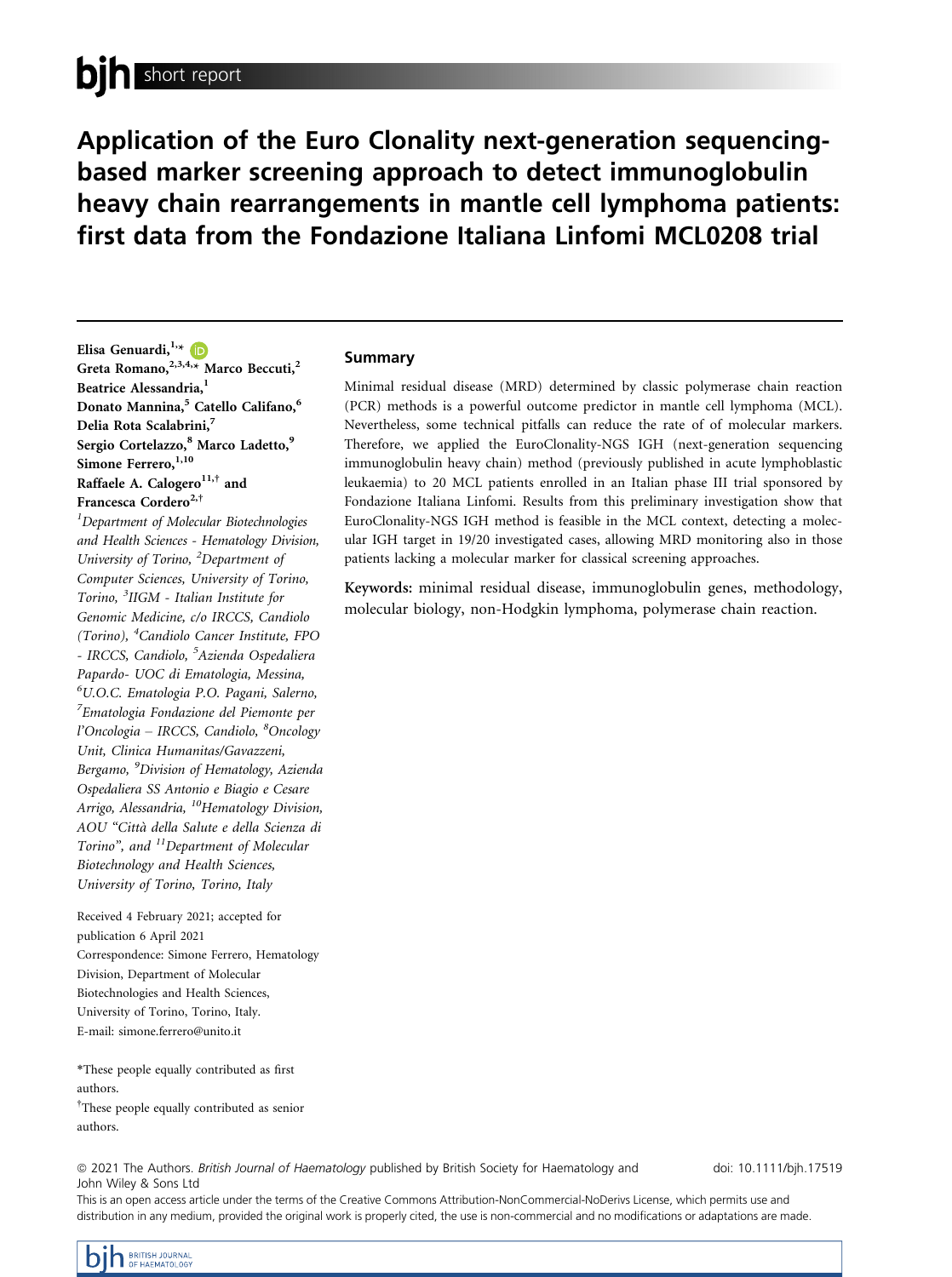Monitoring minimal residual disease (MRD) in mantle cell lymphoma (MCL) is a powerful outcome predictor, validated in several clinical trials, independently of the therapeutic strategy.1,2 Actually, the variable, diversity and joining (VDJ) clonal rearrangements of the immunoglobulin heavy chain (IGH) locus are the most common and standardized molecular targets in MCL. Overall, a reliable IGH-based MRD marker is usually available in 70–75% of MCL patients. These markers are classically detected in diagnostic bone marrow (BM) and/ or peripheral blood (PB) by polymerase chain reaction (PCR) and Sanger sequencing.<sup>3</sup> They are fingerprints of the disease, trackable by sensitive and highly standardized allele-specific oligonucleotide (ASO) PCR MRD approaches.<sup>4</sup> Nevertheless, these approaches are labour-intensive, time consuming and strongly dependent on tumour tissue infiltration. In fact, in case basal infiltration is <5%, marker identification could be problematic, since amplification of polyclonal signals might occur, eventually leading to misclassification of particular clonotypes.

As reported in several papers, $5-8$  next-generation sequencing (NGS) techniques could overcome these technical biases, reducing the time required for the experiment and increasing the number of patients screened in each experiment. Moreover, application of the (IGH)-targeted NGS approach to Bcell malignancies allows the amplification of a larger IGH repertoire with respect to the ASO-PCR approach, identifying predominant clones, also called dominant clones, that are usually well distinguished from the polyclonal (healthy) IG background.<sup>9</sup>

Recently, Brüggemann  $et$   $al$ ,  $^{10}$  in the context of the collaborative EuroClonality-NGS Working Group, developed an IG/TR (T-cell receptor) amplicon-based NGS assay, multicentrically validated as a new approach to detect MRD targets in acute lymphoblastic leukaemia.

Based on these findings, we applied the EuroClonality-NGS IGH method for marker screening in 20 MCL patients enrolled in the phase III "MCL0208" clinical trial (NCT02354313), sponsored by the Fondazione Italiana Linfomi (FIL). The experimental setting is defined following the standard operating procedures presented by Brüggemann et al., while NGS bioinformatics analysis was performed using HashClone, an easy-to-use and reliable bioinformatics tool implementing an efficient algorithm for clonality assessment and IGH-based MRD assessment.<sup>11</sup>

#### Methods

BM or PB samples were analysed by NGS and screened in parallel for IGHV rearrangements by PCR and Sanger sequencing of IGHV framework 1 and 2 regions (FR1– FR2),<sup>12</sup> as scheduled in the trial. Moreover, polyclonal buffycoat (BC) and negative control  $(H<sub>2</sub>O)$  samples, were also included in the analysis. Libraries were prepared starting from 500 ng of genomic DNA and using the IGH FR1 multiplexed primers in the first amplification, while complementary Illumina-specific barcode adaptors were added during the second amplification step. Libraries, after purification, were pooled and sequenced on the MiSeq Illumina platform (Illumina, San Diego, CA, USA). After assessment of the read quality by the FASTQC tool, $^{13}$  Hash-Clone was used for analysis of the sequenced samples. Among the B-cell clonotypes identified, the dominant clone, i.e. the one with the highest abundance at the time of diagnosis, is defined by the following three-step sequential procedure: (i) Filter A: selection of clones characterized by at least 80% sequence homology in each IGHV, IGHJ, and IGHD gene with respect to the sequences collected in the IMGT database, $14$  (ii) Filter B: selection of those clones associated with an abundance higher than 5% with respect to the total number of IGHV raw reads (as suggested by Faham et  $al^{15}$ ), and (iii) selection of clones with an abundance higher than 1% of the remaining polyclonal background reads.

#### Results

Twenty patients were included in our study: 10 BM and 10 PB samples, with a median tumour infiltration rate of 426% (range 17–82%), were screened for IGHV molecular markers by the NGS approach.

Out of the initial 3 836 clonal IGHV rearrangements, 188 were selected after the second filter step, with an average value of nine clonotypes per patient (Table I). In 19/20 samples a major IGHV clone was identified, while in one case (Patient ID 20) only a polyclonal background was observed (Table II).

Among the 19 IGHV NGS-positive samples, 13 cases (68%) were fully concordant with the rearrangement identified by Sanger sequencing, two (11%) showed a different IGHV dominant clone compared to Sanger, while in four cases (21%) only, NGS succeeded to detect a clonal IGHV rearrangement. In one patient (Patient ID 20) neither NGS nor FR1–FR2 PCR/Sanger sequencing identified a clonal marker (Table II).

The aim of our study was to apply the amplicon-based EuroClonality-NGS marker screening approach to MCL patients. Even if the number of patients is limited, the high concordance between the dominant clones identified by NGS and those identified by Sanger sequencing (13/15, 87%) suggests that this approach is feasible and reproducible also in the MCL context. Overall, in the 13 cases where the NGSidentified sequence was fully concordant with Sanger, MRD monitoring by ASO qPCR showed both high specificity and sensitivity levels in tracing the clone in the follow-up samples. Moreover, in 2/15 cases, the implementation of a different bioinformatic algorithm, exploiting the HashClone computational suite<sup>11</sup> provided an alternative IGHV dominant clone suitable for MRD analysis. Actually, ASO qPCR assay developed starting from the NGS clone showed a higher robustness than the previous one.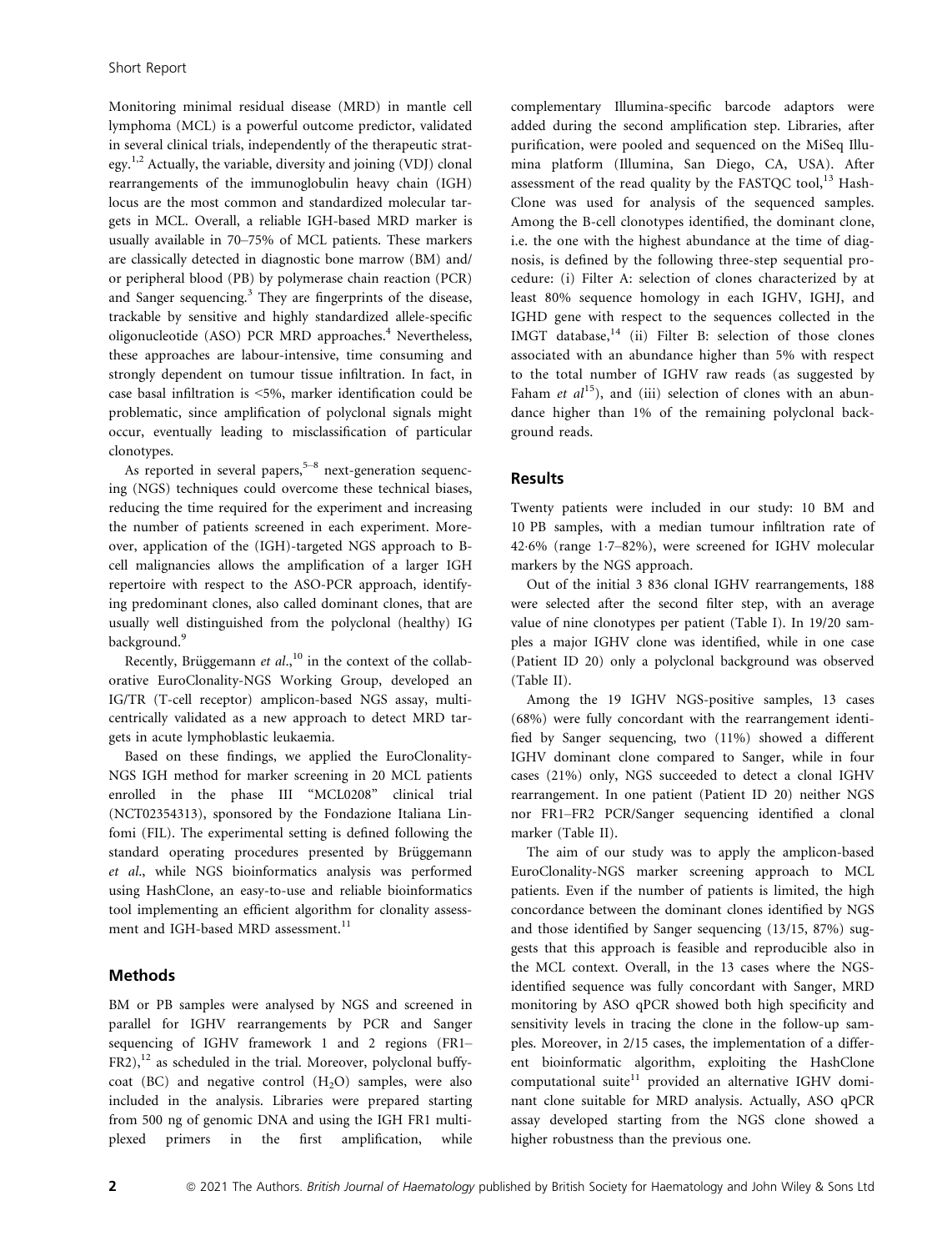| Table I. Report of the number of reads mapping on the IGH junction, the number of clonotypes, the number of clonotypes passing Filter A, the |  |  |
|----------------------------------------------------------------------------------------------------------------------------------------------|--|--|
| number of clonotype passing Filter B and the presence (green check) or absence (red cross) of the dominant clone for each patient.           |  |  |

| Patient ID | IGH junctional reads | Number of clonotypes | Clonotype passed Filter A | Clonotype passed Filter B | Dominant clone |  |
|------------|----------------------|----------------------|---------------------------|---------------------------|----------------|--|
|            | 12 419               | 164                  | 40                        |                           |                |  |
| 2          | 138 597              | 454                  | 204                       | 95                        |                |  |
| 3          | 27 304               | 109                  | 46                        | 4                         |                |  |
| 4          | 103 764              | 101                  | 53                        | 4                         |                |  |
| 5          | 27 763               | 141                  | 61                        | 4                         |                |  |
| 6          | 50 957               | 215                  | 46                        | 3                         |                |  |
| 7          | 89 35 6              | 264                  | 112                       |                           |                |  |
| 8          | 88 759               | 153                  | 39                        | 4                         |                |  |
| 9          | 24 30 5              | 110                  | 21                        | 4                         |                |  |
| 10         | 5478                 | 191                  | 21                        | 3                         |                |  |
| 11         | 4080                 | 115                  | 58                        | 3                         |                |  |
| 12         | 2119                 | 111                  | 52                        | 3                         |                |  |
| 13         | 475                  | 49                   | 7                         |                           |                |  |
| 14         | 16 253               | 113                  | 54                        | 4                         |                |  |
| 15         | 358 190              | 193                  | 102                       | 28                        |                |  |
| 16         | 98 057               | 377                  | 43                        |                           |                |  |
| 17         | 183 768              | 446                  | 23                        | 4                         |                |  |
| 18         | 58 694               | 91                   | 20                        | 2                         |                |  |
| 19         | 14 201               | 168                  | 87                        | 3                         |                |  |
| 20         | 6596                 | 271                  | 50                        | 16                        |                |  |

Table II. Comparison between next-generation sequencing (NGS) and the classic polymerase chain reaction (PCR) marker screening approaches. For each patient d the type of sample on which the marker screening was implemented, the tumour infiltration value, the number of clonotypes selected by HashClone, the presence of the dominant clone, a pie chart showing the frequency values of the clones selected, the frequency of the dominant clone, the V, D and J gene of the major clone and the agreement between NGS and the Sanger technique are reported. Yellow checkmarks are used to mention the identification of the dominant clone in the NGS but not in the Sanger experiment.

| <b>Patients ID</b> | BM/PB     | <b>Tumor</b><br>infiltration (%) | Number of clono<br>types | <b>Dominant</b><br>Clone | Pie chart | <b>Frequency of</b><br><b>Dominant Clone</b><br>(%) | V-gene   | D-gene   | J-gene | NGS/Sanger<br>sequence<br>comparison |
|--------------------|-----------|----------------------------------|--------------------------|--------------------------|-----------|-----------------------------------------------------|----------|----------|--------|--------------------------------------|
| $\mathbf{1}$       | PB        | 4.6                              | 164                      | $\checkmark$             |           | 100                                                 | $3 - 7$  | $2 - 8$  | 4      |                                      |
| 2                  | PB        | 6.4                              | 454                      |                          |           | 77.2                                                | $5 - 10$ | $1 - 26$ | 4      |                                      |
| 3                  | PB        | 9                                | 109                      |                          |           | 92.6                                                | $5 - 51$ | $6 - 19$ | 4      |                                      |
| 4                  | PB        | 44.1                             | 101                      |                          |           | 98.1                                                | $3 - 21$ | $3 - 9$  | 4      |                                      |
| 5                  | <b>BM</b> | 45                               | 141                      |                          |           | 95.3                                                | $3 - 21$ | $5 - 24$ | 6      |                                      |
| 6                  | <b>BM</b> | 73                               | 215                      |                          |           | 98.6                                                | $3 - 21$ | $2 - 15$ | 4      |                                      |
| $\overline{7}$     | PB        | 78                               | 264                      |                          |           | 100                                                 | $4 - 59$ | $6-6$    | 6      |                                      |
| 8                  | PB        | 79.3                             | 153                      | $\checkmark$             |           | 98                                                  | $3 - 74$ | $3 - 10$ | 4      |                                      |
| 9                  | <b>BM</b> | 82                               | 110                      | $\checkmark$             |           | 89.1                                                | $3 - 21$ | $5 - 24$ | 6      |                                      |
| 10                 | <b>BM</b> | 30                               | 191                      | ✓                        |           | 92.4                                                | $4 - 34$ | $3 - 3$  | 6      |                                      |
| 11                 | <b>BM</b> | 4                                | 115                      |                          |           | 92.4                                                | $4 - 31$ | $3 - 22$ | 4      |                                      |
| 12                 | PB        | 25.8                             | 111                      |                          |           | 75.1                                                | $4 - 34$ | $2 - 2$  | 6      |                                      |
| 13                 | <b>BM</b> | 22                               | 49                       | $\mathcal{I}$            |           | 100                                                 | $4 - 34$ | $3 - 22$ | 4      |                                      |
| 14                 | PB        | 42.6                             | 113                      | $\checkmark$             |           | 81.8                                                | $3 - 15$ | $3 - 10$ | 6      | X                                    |
| 15                 | <b>BM</b> | 8                                | 193                      | $\checkmark$             |           | 96.1                                                | $4 - 59$ | $2 - 15$ | 5      | X                                    |
| 16                 | PB        | 1.8                              | 377                      |                          |           | 100                                                 | $2 - 5$  | $3 - 10$ | 4      |                                      |
| 17                 | <b>BM</b> | 4                                | 446                      |                          |           | 98.3                                                | $3 - 48$ | $4 - 11$ | 6      |                                      |
| 18                 | <b>BM</b> | 4.3                              | 91                       |                          |           | 99.7                                                | $3 - 21$ | $3 - 3$  | 6      |                                      |
| 19                 | PB        | 73                               | 168                      |                          |           | 97.1                                                | $4 - 34$ | $1 - 1$  | 5      |                                      |
| 20                 | <b>BM</b> | 1.7                              | 271                      | X                        | ₹         | nd                                                  | nd       | nd       | nd     | nd                                   |

Finally, it is interesting to note that NGS showed better performance than the classic marker screening approach, allowing the identification of dominant clones also for four out of five patients in which the Sanger approach initially did not identify an IGH clonal rearrangement.